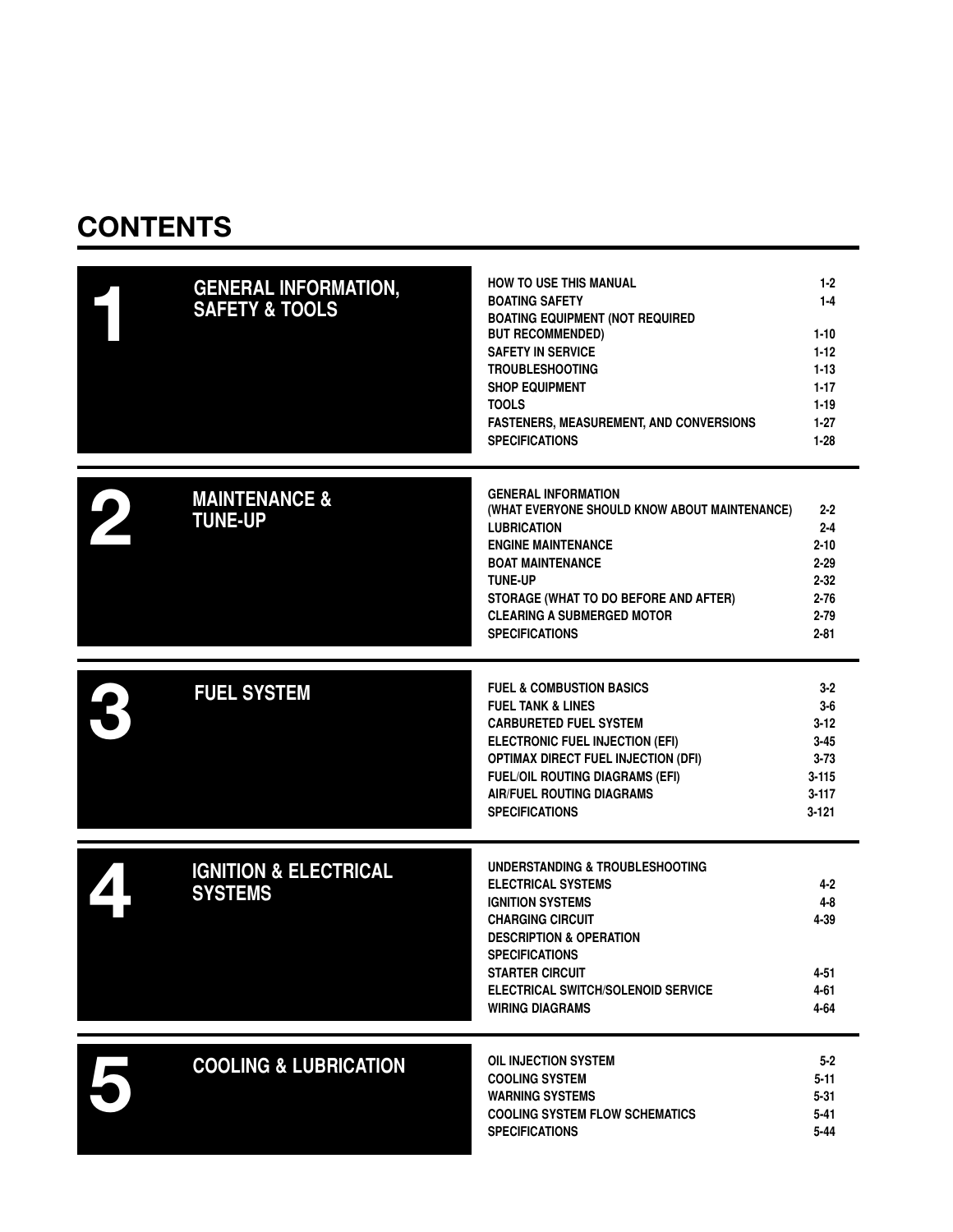### **CONTENTS**

| POWERHEAD MECHANICAL<br>POWERHEAD RECONDITIONING<br>POWERHEAD BREAK-IN<br><b>SPECIFICATION CHARTS</b>                                                                                                                                                                                                                       | $6-2$<br>$6 - 60$<br>$6 - 71$<br>$6 - 73$                      | <b>POWERHEAD</b>           |  |
|-----------------------------------------------------------------------------------------------------------------------------------------------------------------------------------------------------------------------------------------------------------------------------------------------------------------------------|----------------------------------------------------------------|----------------------------|--|
| <b>LOWER UNIT</b><br><b>TROUBLESHOOTING</b><br><b>JET DRIVE</b>                                                                                                                                                                                                                                                             | $7 - 2$<br>$7 - 3$<br>$7 - 88$                                 | <b>LOWER UNIT</b>          |  |
| <b>MECHANICAL TILT (UNASSISTED)</b><br><b>GAS ASSIST TILT SYSTEM</b><br>POWER TILT/TRIM - MID-RANGE<br><b>MOTOR, SINGLE RAM INTEGRAL</b><br>POWER TILT/TRIM - MID-RANGE<br><b>MOTOR, SINGLE RAM</b><br><b>POWER TILT/TRIM SYSTEM -</b><br><b>3 RAM INTEGRAL</b><br><b>POWER TILT/TRIM SYSTEM -</b><br><b>3 RAM INTEGRAL</b> | $8 - 2$<br>8-6<br>$8 - 14$<br>$8 - 19$<br>$8 - 24$<br>$8 - 29$ | <b>TRIM &amp; TILT</b>     |  |
| <b>REMOTE CONTROLS - MECHANICAL UNITS</b><br><b>REMOTE CONTROLS -</b><br>DIGITAL THROTTLE & SHIFT (DTS) UNITS<br><b>TILLER HANDLE</b><br><b>REMOTE CONTROL WIRING</b>                                                                                                                                                       | $9 - 2$<br>$9 - 11$<br>$9 - 16$<br>$9 - 22$                    | <b>REMOTE CONTROL</b>      |  |
| <b>HAND REWIND STARTER</b>                                                                                                                                                                                                                                                                                                  | $10 - 2$                                                       | <b>HAND REWIND STARTER</b> |  |
| <b>MASTER INDEX</b>                                                                                                                                                                                                                                                                                                         | $10 - 15$                                                      | <b>MASTER INDEX</b>        |  |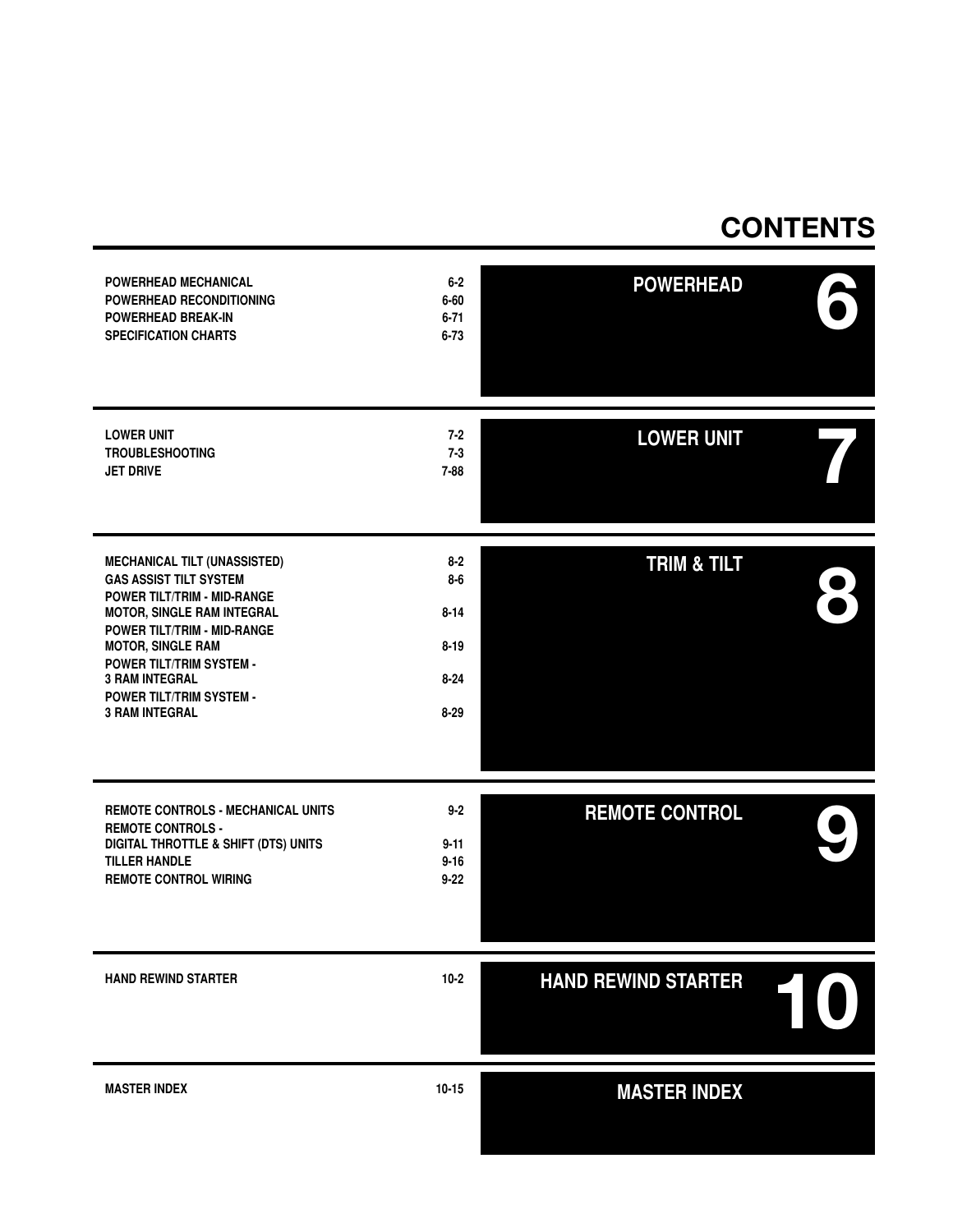| ADDITIONAL REMOTE UNITS 9-6                                                                |
|--------------------------------------------------------------------------------------------|
| AIR/FUEL ROUTING DIAGRAMS (OPTIMAX)3-117                                                   |
|                                                                                            |
|                                                                                            |
|                                                                                            |
| REMOVAL & INSTALLATION 2-27                                                                |
| AIR PRESSURE REGULATOR 3-87<br>DESCRIPTION & OPERATION 3-87<br>REMOVAL & INSTALLATION 3-88 |
| AIR TEMPERATURE SENSOR (ATS) 3-58                                                          |
| DESCRIPTION & OPERATION3-58<br>REMOVAL & INSTALLATION 3-58                                 |
| REMOVAL & INSTALLATION 4-46                                                                |
|                                                                                            |
|                                                                                            |
|                                                                                            |
| HOW DOES ELECTRICITY WORK: THE WATER ANALOGY 4-2                                           |
| <b>BATTERIES</b>                                                                           |
|                                                                                            |
|                                                                                            |
|                                                                                            |
|                                                                                            |
|                                                                                            |
|                                                                                            |
|                                                                                            |
|                                                                                            |
|                                                                                            |
| VISUALLY INSPECTING THE BOAT & MOTOR. 2-3                                                  |
|                                                                                            |
|                                                                                            |
| BOATING EQUIPMENT (NOT REQUIRED BUT RECOMMENDED) 1-10                                      |
|                                                                                            |
|                                                                                            |
|                                                                                            |
|                                                                                            |
|                                                                                            |
| COURTESY MARINE EXAMINATIONS 1-10                                                          |
| REQUIRED SAFETY EQUIPMENT1-5                                                               |
|                                                                                            |
| CARBURETED FUEL SYSTEM 3-12<br>DESCRIPTION & OPERATION3-12                                 |
|                                                                                            |
| TROUBLESHOOTING THE FUEL SYSTEM3-15                                                        |
| CLEANING & INSPECTION3-20                                                                  |
|                                                                                            |
|                                                                                            |

| CLEANING & INSPECTION3-24<br>CLEANING & INSPECTION3-28<br>30/40 HP 2-CYLINDER MODELS 3-28<br>150/200 HP (2.5L) V6 MODELS 3-34<br>CLEANING & INSPECTION3-37 |  |
|------------------------------------------------------------------------------------------------------------------------------------------------------------|--|
|                                                                                                                                                            |  |
|                                                                                                                                                            |  |
| COMBUSTION RELATED PISTON FAILURES. 3-6<br>FACTORS AFFECTING COMBUSTION 3-6                                                                                |  |
| COMMANDER SIDE MOUNT REMOTE CONTROL BOX (MERCURY). . 9-2                                                                                                   |  |
| TUNE-UP COMPRESSION CHECK 2-33                                                                                                                             |  |
|                                                                                                                                                            |  |
| 30/40 HP & 40/50 HP (2- AND 3-CYL) MODELS. 9-21                                                                                                            |  |
| <b>COOLING SYSTEM</b><br>DESCRIPTION & OPERATION5-12                                                                                                       |  |
|                                                                                                                                                            |  |
|                                                                                                                                                            |  |
| CRANKSHAFT POSITION SENSOR (CPS)<br>DESCRIPTION & OPERATION 4-27                                                                                           |  |
|                                                                                                                                                            |  |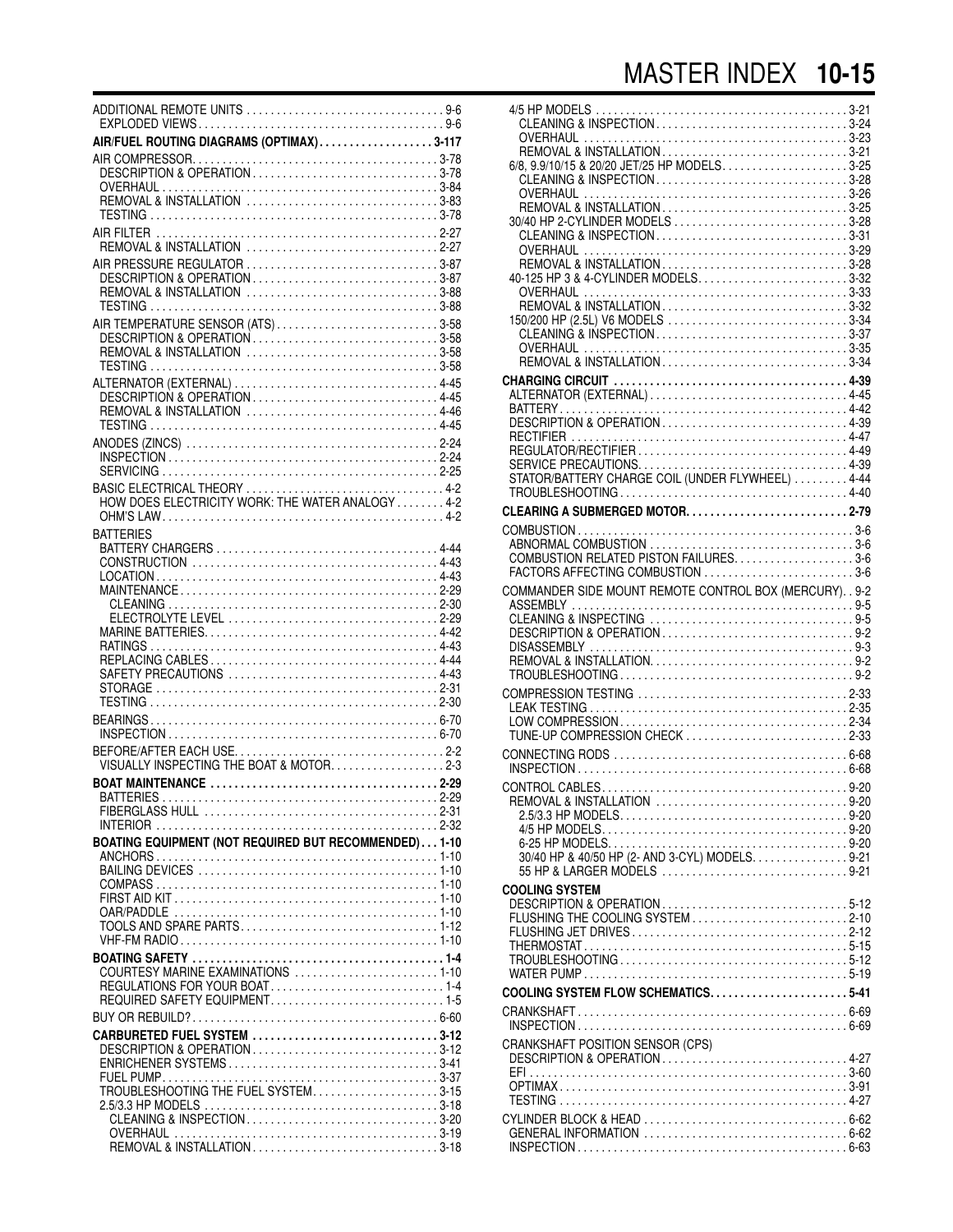### **10-16** MASTER INDEX

| <b>DESCRIPTION &amp; OPERATION</b><br>AIR TEMPERATURE SENSOR (ATS)3-58<br>CDI & MODULAR CDI SYSTEMS4-10<br>COMMANDER SIDE MOUNT REMOTE CONTROL BOX  9-2<br>CRANKSHAFT POSITION SENSOR (CPS) 4-27<br>DETONATION (KNOCK) SENSOR & MODULE 3-61<br>ELECTRONIC/ENGINE CONTROL MODULE (ECM)3-62<br>ENGINE TEMPERATURE SENSORS (ETS) 3-55<br>ENRICHENER SYSTEMS3-41<br>FUEL INJECTORS, FUEL RAIL, REED ASSEMBLY &                                                              |  |
|-------------------------------------------------------------------------------------------------------------------------------------------------------------------------------------------------------------------------------------------------------------------------------------------------------------------------------------------------------------------------------------------------------------------------------------------------------------------------|--|
| AIR INTAKE PLENUM<br>FUEL PRESSURE REGULATOR - EFI3-72<br>FUEL PRESSURE REGULATOR - OPTIMAX3-98<br>MANIFOLD ABSOLUTE PRESSURE (MAP) SENSOR - EFI3-58<br>MANIFOLD ABSOLUTE PRESSURE (MAP) SENSOR - OPTIMAX3-92<br>MECHANICAL FUEL PUMP - EFI3-63<br>MECHANICAL TILT (UNASSISTED)  8-2<br>OPTIMAX DIRECT FUEL INJECTION (DFI)3-73<br>PCM & DIGITAL INDUCTIVE SYSTEMS4-11<br>PTT - SMALL MOTOR, SINGLE RAM INTEGRAL 8-10<br>PTT - MID-RANGE MOTOR, SINGLE RAM INTEGRAL8-14 |  |
| REMOTE CONTROLS - DTS UNITS9-11<br>SHIFT INTERRUPT SWITCH 3-94<br>STARTER MOTOR CIRCUITS 4-51<br>STATOR/BATTERY CHARGE COIL (UNDER FLYWHEEL) 4-44<br>TEMPERATURE SENSORS (ATS, CTS AND ETS) 3-89<br>TEMPERATURE SWITCH (WARNING SYSTEM) 5-38<br>THROTTLE POSITION SENSOR (TPS) - EFI 3-60<br>THROTTLE POSITION SENSOR (TPS) - OPTIMAX 3-91<br>VAPOR SEPARATOR - OPTIMAX3-108<br>VAPOR SEPARATOR TANK (VST) ASSEMBLY - EFI 3-68                                          |  |
| DETONATION (KNOCK) SENSOR & MODULE 3-61<br>DESCRIPTION & OPERATION3-61                                                                                                                                                                                                                                                                                                                                                                                                  |  |
| DIGITAL REMOTE UNITS 9-14                                                                                                                                                                                                                                                                                                                                                                                                                                               |  |
| REMOVAL & INSTALLATION 3-96                                                                                                                                                                                                                                                                                                                                                                                                                                             |  |

| REMOVAL & INSTALLATION 2-26                                                                            |  |
|--------------------------------------------------------------------------------------------------------|--|
| ELECTRIC FUEL PUMP                                                                                     |  |
|                                                                                                        |  |
|                                                                                                        |  |
|                                                                                                        |  |
|                                                                                                        |  |
|                                                                                                        |  |
| ELECTRICAL SWITCH/SOLENOID SERVICE4-61                                                                 |  |
| IGNITION KEY SWITCH 4-61                                                                               |  |
| NEUTRAL SAFETY SWITCH 4-63                                                                             |  |
|                                                                                                        |  |
|                                                                                                        |  |
|                                                                                                        |  |
|                                                                                                        |  |
|                                                                                                        |  |
| ELECTRONIC ENGINE/PROPULSION CONTROL MODULE (ECM)                                                      |  |
|                                                                                                        |  |
| ELECTRONIC FUEL INJECTION (EFI) 3-45<br>AIR TEMPERATURE SENSOR (ÀTS)3-58                               |  |
| CRANKSHAFT POSITION SENSOR (CPS) 3-60                                                                  |  |
|                                                                                                        |  |
|                                                                                                        |  |
|                                                                                                        |  |
|                                                                                                        |  |
| ELECTRONIC/ENGINE CONTROL MODULE (ECM) - EFI 3-62                                                      |  |
| ELECTRONIC/PROPULSION CONTROL MODULE (ECM/PCM) -                                                       |  |
| ENGINE TEMPERATURE SENSORS (ETS) 3-55                                                                  |  |
| FUEL INJECTORS, FUEL RAIL, REED ASSEMBLY & AIR INTAKE                                                  |  |
| FUEL PRESSURE REGULATOR 3-72                                                                           |  |
| MANIFOLD ABSOLUTE PRESSURE (MAP) SENSOR 3-58<br>MECHANICAL FUEL PUMP - EFI3-63                         |  |
| MECHANICAL FUEL PUMP - OPTIMAX3-100<br>THROTTLE POSITION SENSOR (TPS)3-60                              |  |
|                                                                                                        |  |
| VAPOR SEPARATOR TANK (VST) ASSEMBLY 3-68                                                               |  |
| ELECTRONIC IGNITION SYSTEMS4-8                                                                         |  |
| DESCRIPTION & OPERATION4-10                                                                            |  |
| CDI & MODULAR CDI SYSTEMS 4-10                                                                         |  |
| PCM & DIGITAL INDUCTIVE SYSTEMS4-11                                                                    |  |
|                                                                                                        |  |
|                                                                                                        |  |
| 3- & 4-CYL IGNITION SYSTEMS (EXC. OPTIMAX MOTORS) 4-8<br>CARBURETED V6 & 2001 EFI IGNITION SYSTEMS4-10 |  |
| OPTIMAX & 2002 AND LATER EFI IGNITION SYSTEMS  4-10                                                    |  |
| SPARK PLUGS & CHECKING FOR SPARK 4-11                                                                  |  |
| TROUBLESHOOTING WITH MINIMAL TEST EQUIPMENT 4-11<br>TROUBLESHOOTING BATTERY-DRIVEN IGNITIONS. 4-12     |  |
| TROUBLESHOOTING ALTERNATOR-DRIVEN IGNITIONS 4-12                                                       |  |
| ELECTRONIC SHIFT CONTROL (ESC) 9-12                                                                    |  |
| SHIFT ACTUATOR REMOVAL & INSTALLATION. 9-12                                                            |  |
| SHIFT OVERRIDE PROCEDURE9-13                                                                           |  |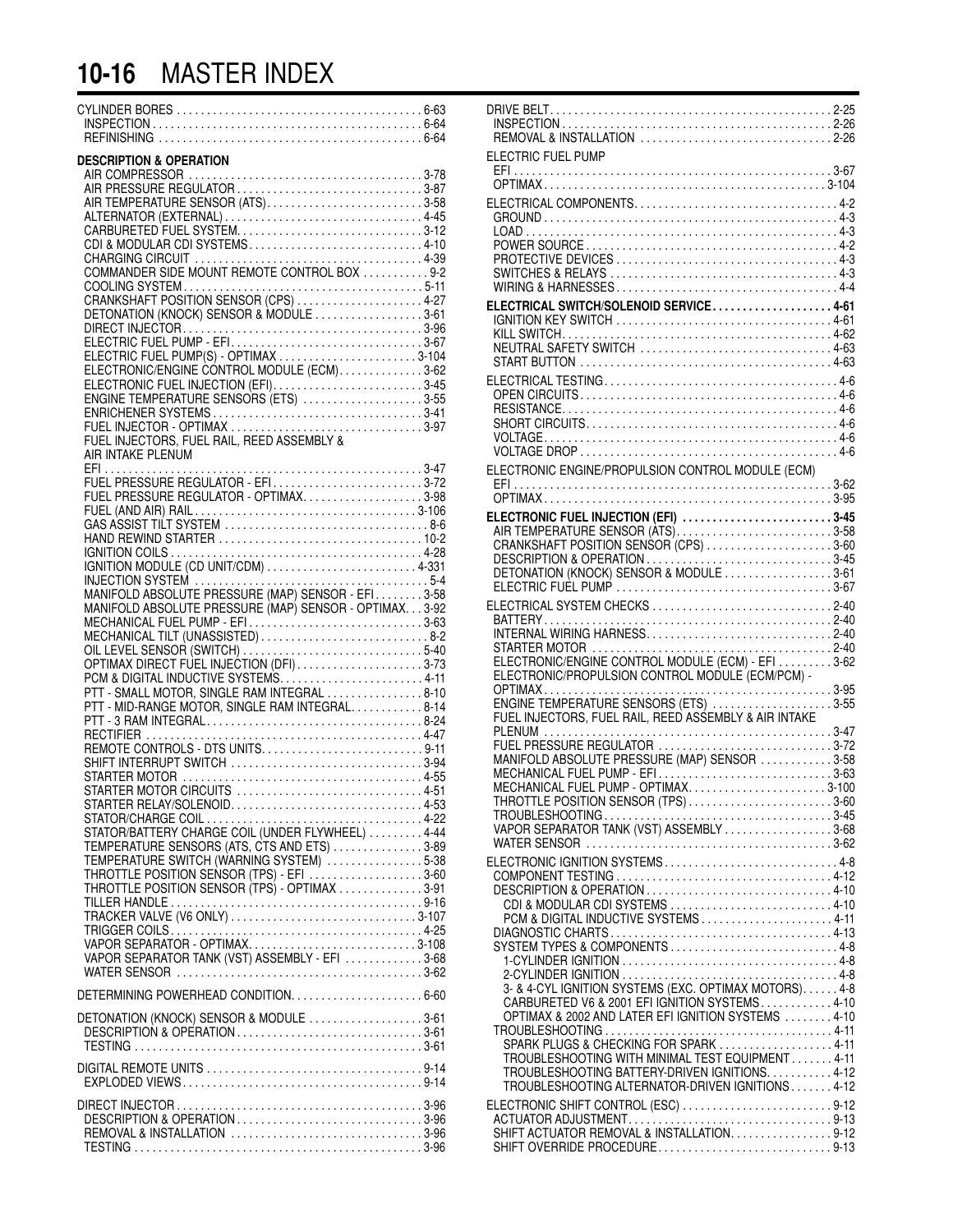| ELECTRONIC THROTTLE CONTROL (ETC)9-13                                                                                                                                |  |
|----------------------------------------------------------------------------------------------------------------------------------------------------------------------|--|
| ENGINE COVERS (TOP COVER & COWLING)2-10                                                                                                                              |  |
| ENGINE MAINTENANCE 2-10                                                                                                                                              |  |
|                                                                                                                                                                      |  |
|                                                                                                                                                                      |  |
|                                                                                                                                                                      |  |
| ENGINE TEMPERATURE SENSORS (ETS)3-55<br>REMOVAL & INSTALLATION 3-57                                                                                                  |  |
| FUEL PRIMER HOSE ROUTING DIAGRAMS 3-42<br>TESTING THE ELECTRIC PRIMER 3-42                                                                                           |  |
| THERMAL AIR VALVE CIRCUIT 3-44                                                                                                                                       |  |
| FASTENERS, MEASUREMENTS AND CONVERSIONS. 1-27                                                                                                                        |  |
| BOLTS, NUTS AND OTHER THREADED RETAINERS  1-27<br>STANDARD AND METRIC MEASUREMENTS1-27                                                                               |  |
|                                                                                                                                                                      |  |
| REMOVAL & INSTALLATION 4-18<br>1 & 2-CYLINDER POWERHEADS4-18<br>3- AND 4-CYLINDER POWERHEADS4-19<br>6-CYLINDER POWERHEADS  4-21                                      |  |
| ALCOHOL-BLENDED FUELS3-3<br>HIGH ALTITUDE OPERATION 3-3<br>STALE/CONTAMINATED FUEL3-3                                                                                |  |
| REMOVAL & INSTALLATION 3-106                                                                                                                                         |  |
| FUEL & COMBUSTION BASICS 3-2<br>FUEL SYSTEM PRESSURIZATION 3-4                                                                                                       |  |
| FUEL SYSTEM SERVICE CAUTIONS 3-2                                                                                                                                     |  |
| FUEL/OIL ROUTING DIAGRAMS (EFI) 3-115<br>FUEL FILTER/FUEL WATER SEPARATOR2-14                                                                                        |  |
| DISPOSABLE INLINE FILTERS2-15<br>DISPOSABLE INLINE FUEL/WATER SEPARATORS 2-16<br>SERVICEABLE CANISTER-TYPE INLINE FILTERS2-16<br>RELEASING FUEL SYSTEM PRESSURE 2-14 |  |
| FUEL INJECTOR - OPTIMAX 3-97<br>DESCRIPTION & OPERATION 3-97<br>REMOVAL & INSTALLATION 3-98                                                                          |  |
| FUEL INJECTORS, FUEL RAIL, REED ASSEMBLY &<br>DESCRIPTION & OPERATION 3-47<br>REMOVAL & INSTALLATION 3-49                                                            |  |

| FUEL PRESSURE REGULATOR                                                                                                      |  |
|------------------------------------------------------------------------------------------------------------------------------|--|
| FUEL PUMP - CARBURETTED3-37<br>REMOVAL & INSTALLATION 3-39                                                                   |  |
| FUEL SYSTEM PRESSURIZATION 3-4<br>PRESSURIZING THE FUEL SYSTEM 3-5                                                           |  |
| RELEASING FUEL SYSTEM PRESSURE 3-5<br>FUEL SYSTEM SERVICE CAUTIONS 3-2                                                       |  |
|                                                                                                                              |  |
|                                                                                                                              |  |
|                                                                                                                              |  |
|                                                                                                                              |  |
| GEARCASE - 2.5/3.3 HP MODELS (W/NON-SHIFTING GEARCASES) 7-4                                                                  |  |
|                                                                                                                              |  |
| GEARCASE - 2.5/3.3 HP & 4/5 HP MODELS                                                                                        |  |
| BEARING CARRIER & PROPELLER SHAFT7-15                                                                                        |  |
| DRIVESHAFT NEEDLE BEARING 7-14<br>DRIVESHAFT, PINION GEAR & WATER PUMP BASE7-15                                              |  |
| SLIDING CLUTCH ASSEMBLY - 2.5/3.3 HP MODELS 7-11<br>SLIDING CLUTCH ASSEMBLY - 4/5 HP MODELS7-13<br>WATER PUMP BASE PLATE7-15 |  |
| BEARING CARRIER & PROPELLER SHAFT7-9                                                                                         |  |
| DRIVESHAFT & WATER PUMP BASE 7-10                                                                                            |  |
|                                                                                                                              |  |
| DRIVESHAFT NEEDLE BEARING(S) 7-24<br>DRIVESHAFT & PINION GEAR7-25<br>FORWARD GEAR & BEARING 7-24                             |  |
|                                                                                                                              |  |
| DRIVESHAFT & PINION GEAR REMOVAL7-19<br>FORWARD GEAR & BEARING 7-19                                                          |  |
| DRIVESHAFT SEALS, BUSHINGS AND/OR NEEDLE BEARINGS . 7-20<br>PROPELLER SHAFT & BEARING CARRIER 7-18                           |  |
| GEARCASE - 30/40 HP (2-CYL) & 40/50 HP (3-CYL) MODELS 7-28                                                                   |  |
| DRIVESHAFT, SHIFT SHAFT & BEARINGS7-33<br>FORWARD GEAR, BEARING & RACE 7-32                                                  |  |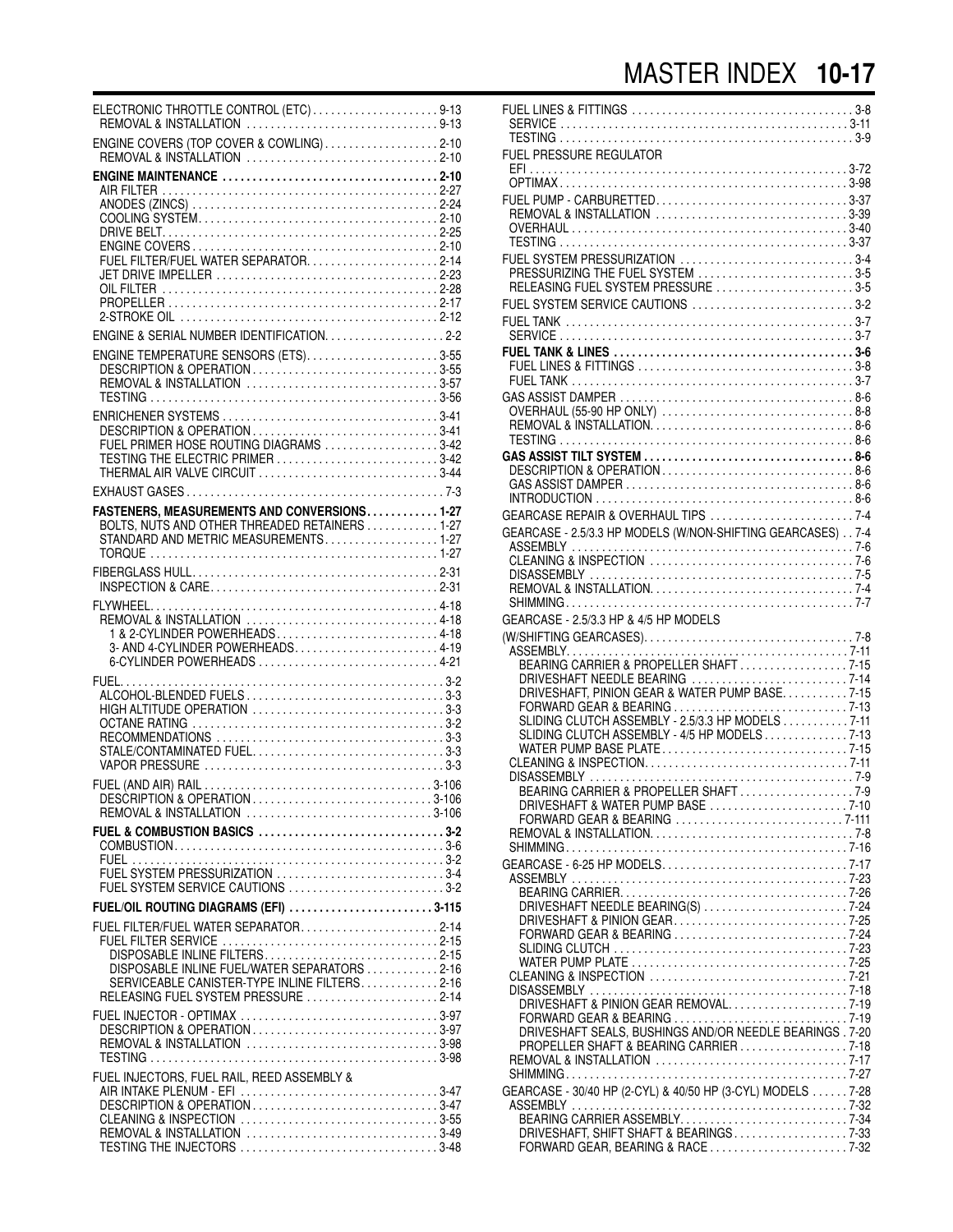#### **10-18** MASTER INDEX

| PROPELLER SHAFT & BEARING CARRIER INSTALLATION 7-36<br>BEARING CARRIER & PROPELLER SHAFT7-28<br>DRIVESHAFT, SHIFT SHAFT & BEARINGS7-29<br>REMOVAL & INSTALLATION 7-28                                                                                                                                                                                                                                                                                                                                |
|------------------------------------------------------------------------------------------------------------------------------------------------------------------------------------------------------------------------------------------------------------------------------------------------------------------------------------------------------------------------------------------------------------------------------------------------------------------------------------------------------|
| GEARCASE - 55/60 (3-CYL) NON-BIGFOOT,                                                                                                                                                                                                                                                                                                                                                                                                                                                                |
| 60 HP BIGFOOT & 75-125 HP MODELS  7-36<br>BEARING CARRIER ASSEMBLY & INSTALLATION7-49<br>PROPELLER SHAFT ASSEMBLY 7-49<br>BEARING CARRIER REMOVAL & DISASSEMBLY 7-38                                                                                                                                                                                                                                                                                                                                 |
| GEARCASE - 135-200 HP (2.5L) V6 MODELS. 7-54<br>BEARING CARRIER, PROPELLER SHAFT & SHIFT SHAFT<br>DRIVESHAFT LOWER NEEDLE BEARING INSTALLATION  7-62<br>DRIVESHAFT & PINION GEAR7-63<br>NOSE CONE GEAR, BEARING & RACE 7-62<br>BEARING CARRIER REMOVAL & DISASSEMBLY 7-55<br>NOSE CONE GEAR, BEARING & RACE 7-58<br>SHIFT SHAFT DISASSEMBLY7-56                                                                                                                                                      |
| GEARCASE - CONVENTIONAL 200-250 HP (3.0L) V6 MODELS 7-68<br>ASSEMBLY - 2001-05 MODELS THRU SERIAL #1B5049887-79<br>BEARING CARRIER INSTALLATION 7-82<br>DRIVESHAFT PINION NEEDLE BEARING INSTALLATION. 7-79<br>NOSE CONE GEAR BEARING RACE OR ADAPTER 7-79<br>PROPELLER SHAFT ASSEMBLY 7-80<br>PROPELLER SHAFT, DRIVESHAFT AND PINION GEAR 7-81<br>ASSEMBLY - 2005 & LATER MODELS                                                                                                                    |
| BEARING CARRIER ASSEMBLY & ADAPTER7-83<br>DRIVESHAFT PINION NEEDLE BEARING INSTALLATION7-82<br>NOSE CONE GEAR BEARING RACE7-82<br>PROPELLER SHAFT, DRIVESHAFT & PINION GEAR7-83<br>SHIFT SHAFT ASSEMBLY7-83<br>DISASSEMBLY - 2001-05 MODELS THRU SERIAL #1B504988 7-70<br>BEARING CARRIER REMOVAL & DISASSEMBLY. 7-70<br>DRIVESHAFT & BEARINGS REMOVAL/SERVICE7-71<br>NOSE CONE GEAR BEARING & RACE/ADAPTER REMOVAL7-72<br>PROPELLER SHAFT REMOVAL & DISASSEMBLY 7-72<br>SHIFT SHAFT DISASSEMBLY7-73 |

| 35             | DISASSEMBLY - 2005 & LATER MODELS                    |  |
|----------------|------------------------------------------------------|--|
| 36             |                                                      |  |
| 30             |                                                      |  |
| 28             | DRIVESHAFT & BEARINGS REMOVAL/SERVICE7-74            |  |
| 28             | NOSE CONE GEAR BEARING & RACE/ADAPTER REMOVAL7-75    |  |
| 29             | PROPELLER SHAFT REMOVAL & DISASSEMBLY 7-75           |  |
| 30             | SHIFT SHAFT DISASSEMBLY7-75                          |  |
| 28             |                                                      |  |
|                | SHIMMING - 2001-05 MODELS THRU SERIAL #1B504988 7-85 |  |
| 36             |                                                      |  |
|                | GEARCASE - 3.0L V6 OPTIMAX PRO/SPORT XS MODELS 7-90  |  |
|                |                                                      |  |
| 36             |                                                      |  |
| 15             | BEARING CARRIER INSTALLATION 7-97                    |  |
| 19             | DRIVESHAFT PINION NEEDLE BEARING INSTALLATION7-95    |  |
| 17             | NOSE CONE GEAR BEARING RACE OR ADAPTER 7-95          |  |
| 17             | PROPELLER SHAFT ASSEMBLY 7-96                        |  |
|                | PROPELLER SHAFT, DRIVESHAFT & PINION GEAR7-96        |  |
| 19             |                                                      |  |
| 16             | SHIFT SHAFT ASSEMBLY7-95                             |  |
| 12             |                                                      |  |
| 38             |                                                      |  |
| 38             | BEARING CARRIER REMOVAL & DISASSEMBLY 7-91           |  |
| 39             | DRIVESHAFT & BEARINGS REMOVAL/SERVICE7-92            |  |
| 11             | NOSE CONE GEAR BEARING & RACE/ADAPTER REMOVAL 7-93   |  |
| 38             |                                                      |  |
| 39             | PROPELLER SHAFT REMOVAL & DISASSEMBLY 7-92           |  |
| 12             | SHIFT SHAFT DISASSEMBLY7-93                          |  |
|                |                                                      |  |
| 36             |                                                      |  |
| 36             |                                                      |  |
| 51             | <b>GENERAL INFORMATION (WHAT EVERYONE SHOULD</b>     |  |
|                |                                                      |  |
| $\frac{1}{2}$  |                                                      |  |
| 52             | ENGINE & SERIAL NUMBER IDENTIFICATION 2-2            |  |
| 72             | MAINTENANCE COVERAGE IN THIS MANUAL 2-2              |  |
|                |                                                      |  |
| 52             | MAINTENANCE EQUALS SAFETY 2-2                        |  |
| 53             |                                                      |  |
| 52             |                                                      |  |
| ì4             |                                                      |  |
| ś4             |                                                      |  |
| 58             | HAND REWIND STARTER - 2.5/3.3 HP  10-2               |  |
|                |                                                      |  |
| 55             |                                                      |  |
| 55             |                                                      |  |
| 57             |                                                      |  |
| 55             |                                                      |  |
| 58             |                                                      |  |
| 56             |                                                      |  |
| 56             |                                                      |  |
| 54             |                                                      |  |
| 55             |                                                      |  |
|                |                                                      |  |
| 58             |                                                      |  |
| 79             |                                                      |  |
| 30             |                                                      |  |
| $\overline{2}$ | ROPE REPLACEMENT & INSTALLATION 10-11                |  |
| 79             | HAND REWIND STARTER - 30 HP AND LARGER. 10-11        |  |
|                |                                                      |  |
| 79             |                                                      |  |
| 30             |                                                      |  |
| 31             |                                                      |  |
| 30             |                                                      |  |
|                | AVOIDING COMMON MISTAKES1-2                          |  |
|                |                                                      |  |
| 32             |                                                      |  |
| 33             |                                                      |  |
| 34             |                                                      |  |
| $\overline{2}$ |                                                      |  |
| $^{32}$        |                                                      |  |
| 33             |                                                      |  |
| 33             |                                                      |  |
| 33             |                                                      |  |
|                |                                                      |  |
| 75             | REMOVAL & INSTALLATION  4-29                         |  |
| 70             |                                                      |  |
| 70             |                                                      |  |
| 71             |                                                      |  |
| 72             |                                                      |  |
| 72             | MERCURY COMMANDER 2000 KEYSWITCH4-61                 |  |
| 73             | LATE MODEL 3 & 4-POSITION MERCURY KEY SWITCHES 4-62  |  |
|                |                                                      |  |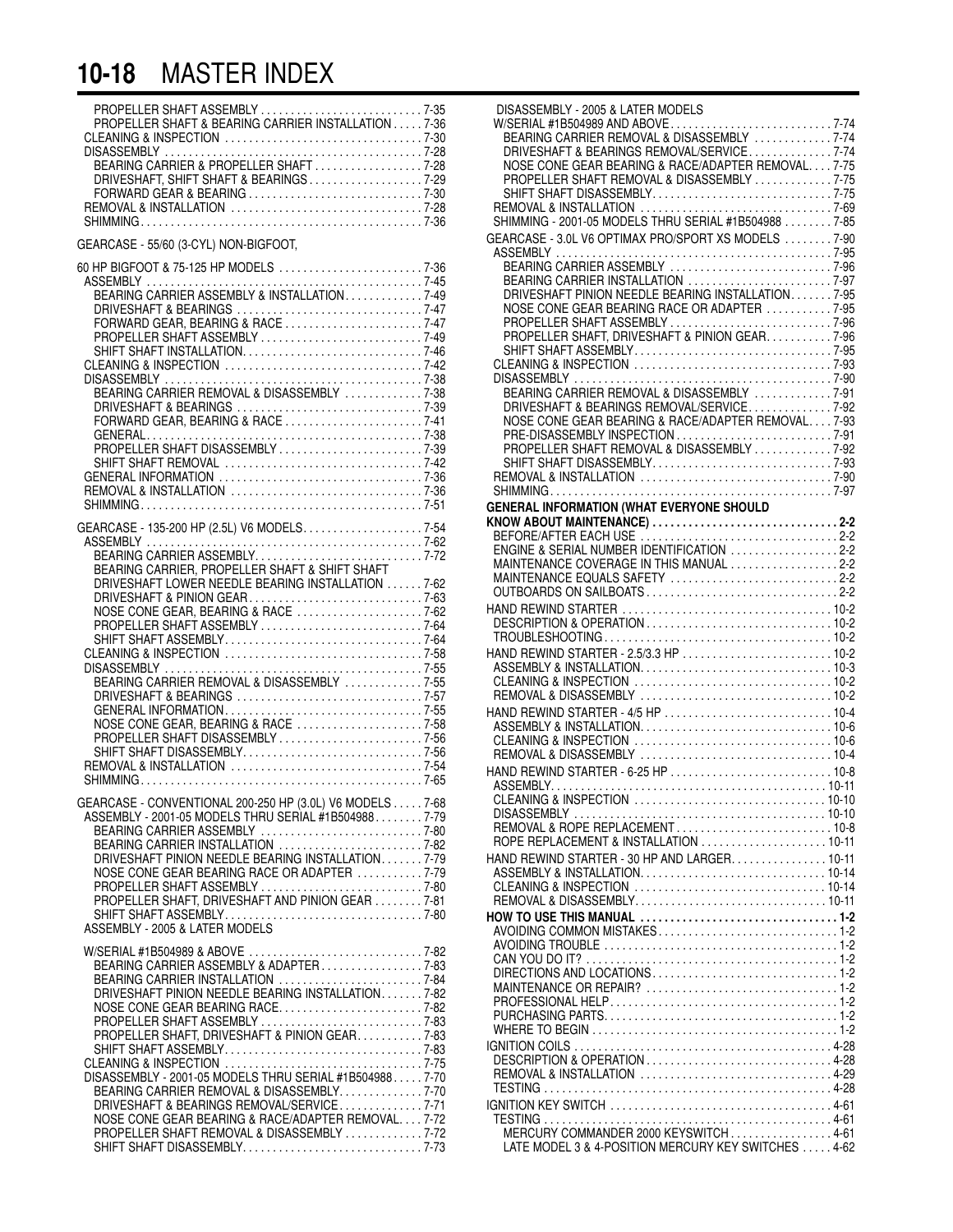| IGNITION MODULE (CD UNIT/CDM) 4-331<br>DESCRIPTION & OPERATION4-31<br>REMOVAL & INSTALLATION 4-36<br>4- AND 6-CYLINDER MODELS 4-36                                                                              |  |
|-----------------------------------------------------------------------------------------------------------------------------------------------------------------------------------------------------------------|--|
| <b>IGNITION SYSTEMS</b><br>ELECTRONIC IGNITION SYSTEMS 4-8                                                                                                                                                      |  |
|                                                                                                                                                                                                                 |  |
| INTRODUCTION TO TUNE-UPS2-32                                                                                                                                                                                    |  |
| JET DRIVE AND/OR IMPELLER ASSEMBLY7-99                                                                                                                                                                          |  |
| JET DRIVE AND/OR IMPELLER ASSEMBLY 7-99                                                                                                                                                                         |  |
|                                                                                                                                                                                                                 |  |
|                                                                                                                                                                                                                 |  |
| IMPELLER CLEARANCE 2-24                                                                                                                                                                                         |  |
|                                                                                                                                                                                                                 |  |
| LOWER UNIT<br>GEARCASE REPAIR & OVERHAUL TIPS 7-4<br>GEARCASE - 2.5/3.3 HP MODELS (W/NON-SHIFTING GEARCASES). . 7-4<br>GEARCASE - 2.5/3.3 HP & 4/5 HP MODELS                                                    |  |
| GEARCASE - 30/40 HP (2-CYL) & 40/50 HP (3-CYL) MODELS 7-28<br>GEARCASE - 55/60 (3-CYL) NON-BIGFOOT,<br>GEARCASE - 135-200 HP (2.5L) V6 MODELS  7-54<br>GEARCASE - CONVENTIONAL 200-250 HP (3.0L) V6 MODELS 7-68 |  |
| GEARCASE - 3.0L V6 OPTIMAX PRO/SPORT XS MODELS 7-90                                                                                                                                                             |  |
|                                                                                                                                                                                                                 |  |

| LUBRICATION INSIDE THE BOAT 2-6<br>POWER TRIM/TILT RESERVOIR 2-9                                          |  |
|-----------------------------------------------------------------------------------------------------------|--|
| LUBRICATION INSIDE THE BOAT 2-6                                                                           |  |
| MAINTENANCE COVERAGE IN THIS MANUAL 2-2<br>MAINTENANCE EQUALS SAFETY2-2                                   |  |
| MANIFOLD ABSOLUTE PRESSURE (MAP) SENSOR                                                                   |  |
| MECHANICAL FUEL PUMP                                                                                      |  |
|                                                                                                           |  |
| MECHANICAL TILT (UNASSISTED) 8-2                                                                          |  |
|                                                                                                           |  |
|                                                                                                           |  |
| OIL & TEMPERATURE WARNING SYSTEMS5-31<br>CHECKING THE WARNING SYSTEM CIRCUIT 5-31                         |  |
| TROUBLESHOOTING A WARNING SYSTEM ACTIVATION 5-32<br>OPTIMAX & CARUBURETED/EFI V6 MOTOR WARNING SYSTEM OIL |  |
|                                                                                                           |  |
| OIL LEVEL SENSOR (SWITCH) 5-40                                                                            |  |
|                                                                                                           |  |
|                                                                                                           |  |
|                                                                                                           |  |
| CONTROL ROD ADJUSTMENT 5-8                                                                                |  |
|                                                                                                           |  |
| TESTING OIL PUMP DISCHARGE RATE5-10                                                                       |  |
|                                                                                                           |  |
| 75/65 JET/90 & 80 JET/115/125 HP MODELS 5-6                                                               |  |
| 135-250 HP MODELS - ENGINE MOUNTED OIL RESERVOIR 5-6                                                      |  |
| 135-250 HP MODELS - REMOTE OIL TANK5-7                                                                    |  |
|                                                                                                           |  |
| AIR PRESSURE REGULATOR 3-87<br>CRANKSHAFT POSITION SENSOR (CPS) 3-91                                      |  |
| DESCRIPTION & OPERATION3-73                                                                               |  |
| ELECTRONIC/PROPULSIÓN CONTROL MODULE (ECM/PCM) 3-95                                                       |  |
| FUEL PRESSURE REGULATOR 3-98                                                                              |  |
| MANIFOLD ABSOLUTE PRESSURE (MAP) SENSOR 3-92                                                              |  |
| SHIFT INTERRUPT SWITCH 3-94<br>TEMPERATURE SENSORS (ATS, CTS AND ETS) 3-89                                |  |
| THROTTLE BODY, AIR INTAKE PLENUM & REED BLOCK 3-112<br>THROTTLE POSITION SENSOR (TPS)3-91                 |  |
|                                                                                                           |  |
|                                                                                                           |  |
|                                                                                                           |  |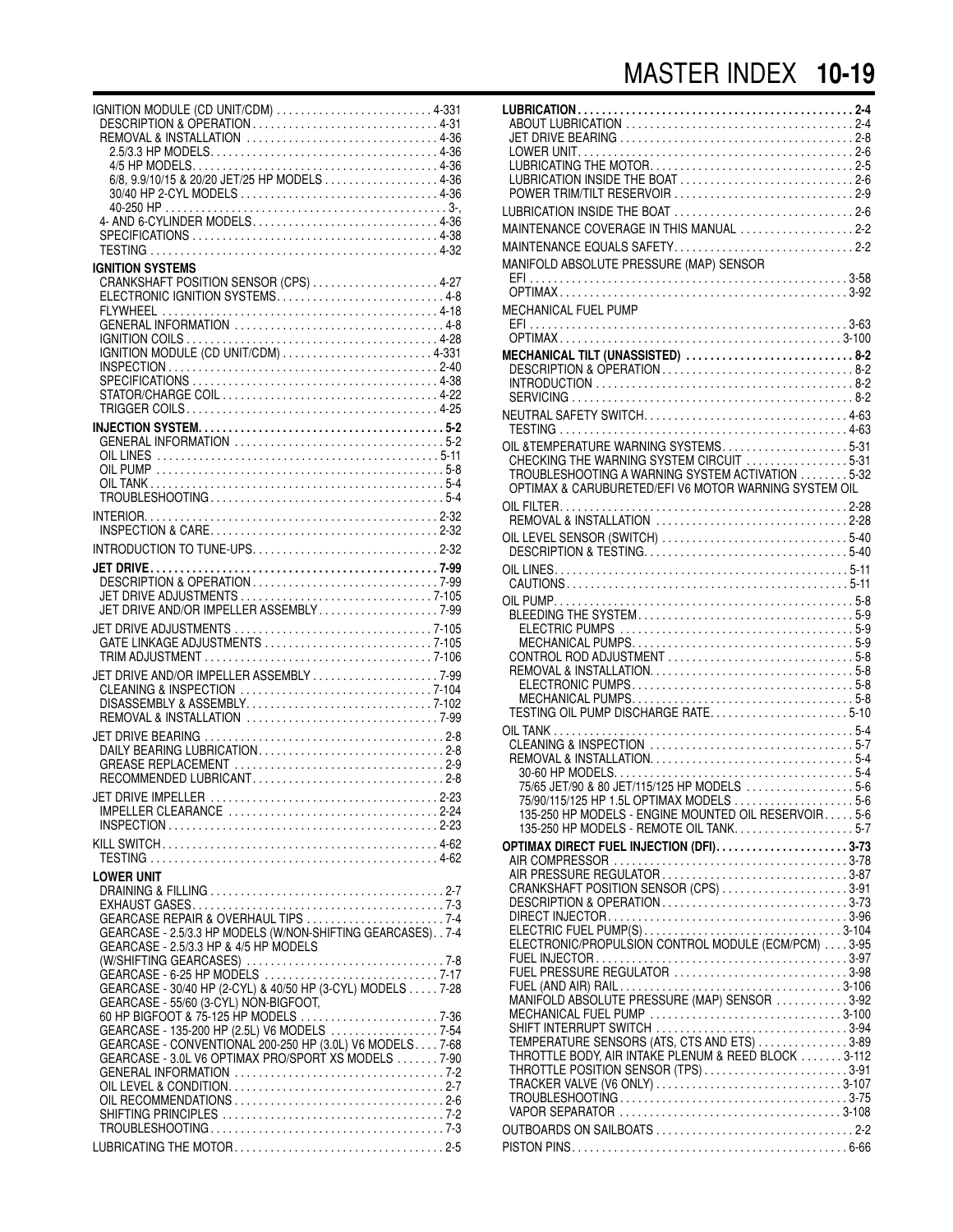### **10-20** MASTER INDEX

| RECOMMENDED LUBRICANT2-9                                                                                                                                                                                                                                                |  |
|-------------------------------------------------------------------------------------------------------------------------------------------------------------------------------------------------------------------------------------------------------------------------|--|
| POWER TILT/TRIM - SMALL MOTOR, SINGLE RAM INTEGRAL 8-10<br>DESCRIPTION & OPERATION8-10                                                                                                                                                                                  |  |
| POWER TILT/TRIM - MID-RANGE MOTOR, SINGLE RAM INTEGRAL 8-14<br>DESCRIPTION & OPERATION8-14                                                                                                                                                                              |  |
| POWER TILT/TRIM SYSTEM - 3 RAM INTEGRAL  8-24                                                                                                                                                                                                                           |  |
|                                                                                                                                                                                                                                                                         |  |
| 30/40 HP 2-CYLINDER POWERHEADS 6-17<br>40/40 JET/50/55/60 HP 3-CYLINDER POWERHEADS  6-22<br>75/65 JET/90 HP & 80 JET/115/125 HP POWERHEADS 6-27<br>75/90/115 HP OPTIMAX POWERHEADS 6-35<br>135-200 HP (2.5L) V6 POWERHEADS 6-42<br>200-250 HP (3.0L) V6 POWERHEADS 6-52 |  |
|                                                                                                                                                                                                                                                                         |  |
|                                                                                                                                                                                                                                                                         |  |
| POWERHEAD RECONDITIONING  6-60<br>DETERMINING POWERHEAD CONDITION  6-60<br>POWERHEAD OVERHAUL TIPS  6-61                                                                                                                                                                |  |
|                                                                                                                                                                                                                                                                         |  |
|                                                                                                                                                                                                                                                                         |  |

| POWERHEAD - 30/40 HP 2-CYLINDER 6-17                                                             |  |
|--------------------------------------------------------------------------------------------------|--|
| POWERHEAD - 40/40 JET/50/55/60 HP 3-CYLINDER. 6-22                                               |  |
|                                                                                                  |  |
| POWERHEAD - 75/65 JET/90 HP & 80 JET/115/125 HP 6-27                                             |  |
| POWERHEAD - 75/90/115 HP OPTIMAX  6-35                                                           |  |
|                                                                                                  |  |
|                                                                                                  |  |
|                                                                                                  |  |
|                                                                                                  |  |
| GENERAL PROPELLER INFORMATION 2-17                                                               |  |
| PROGRESSIVE PITCH 2-18                                                                           |  |
| PROPELLER SELECTION2-17                                                                          |  |
|                                                                                                  |  |
| REMOVAL & INSTALLATION 2-19<br>CASTELLATED NUT PROPS2-21                                         |  |
| PTT ASSEMBLY - MID-RANGE MOTOR, SINGLE RAM 8-19                                                  |  |
| REMOVAL & INSTALLATION 8-19<br>PTT ASSEMBLY - 3 RAM INTEGRAL 8-29                                |  |
| REMOVAL & INSTALLATION 8-29<br>PTT HYDRAULIC CYLINDER 8-13                                       |  |
| REMOVAL & INSTALLATION 8-13                                                                      |  |
| REMOVAL & INSTALLATION 8-13                                                                      |  |
|                                                                                                  |  |
| EXTERNAL RECTIFIERS (FLYWHEEL STATOR MODELS) 4-48<br>INTERNAL RECTIFIERS (ALTERNATOR MODELS)4-49 |  |
| REMOVAL & INSTALLATION 4-50<br>EXTERNAL REGULATORS (FLYWHEEL STATOR MODELS) 4-50                 |  |
| INTERNAL REGULATORS (ALTERNATOR MODELS)  4-50                                                    |  |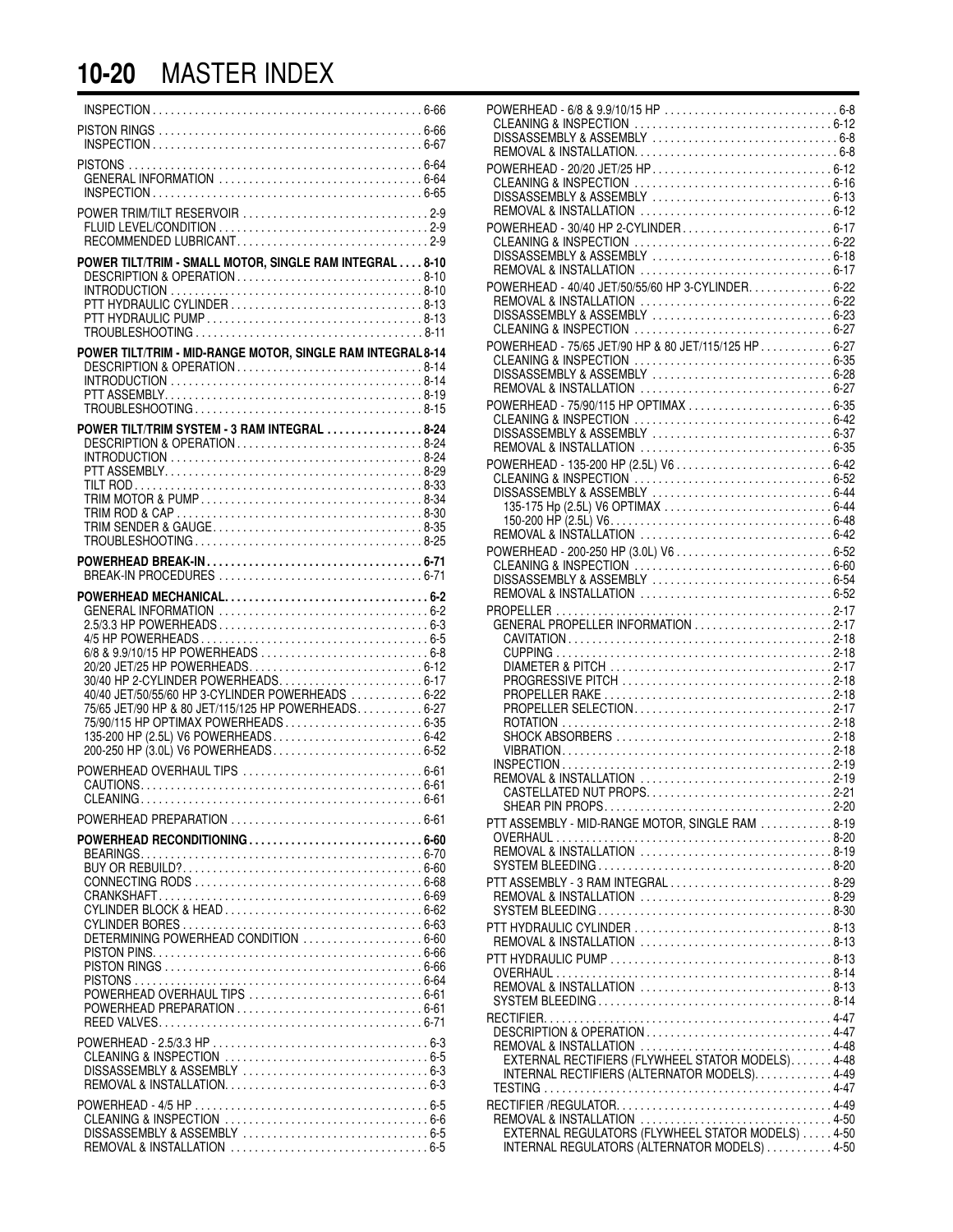### HAND REWIND STARTER **10-21**

| REMOTE (SHIFT & THROTTLE) CABLES 9-9<br>INSTALLATION & ADJUSTMENT - TO THE POWERHEAD. 9-9                                                                                                                                                                              |  |
|------------------------------------------------------------------------------------------------------------------------------------------------------------------------------------------------------------------------------------------------------------------------|--|
|                                                                                                                                                                                                                                                                        |  |
|                                                                                                                                                                                                                                                                        |  |
| SHIFT INTERRUPT SWITCH 3-94                                                                                                                                                                                                                                            |  |
|                                                                                                                                                                                                                                                                        |  |
|                                                                                                                                                                                                                                                                        |  |
| REMOVAL & INSTALLATION 2-39                                                                                                                                                                                                                                            |  |
| SPARK PLUG HEAT RANGE 2-35<br>REMOVAL & INSTALLATION 2-36                                                                                                                                                                                                              |  |
| <b>SPECIFICATIONS</b><br>FUEL INJECTION COMPONENT ADJUSTMENT. 3-122<br>MAINTENANCE INTERVALS 2-83<br>SPARK PLUG DIAGNOSIS 2-88<br>TYPICAL TORQUE VALUES - METRIC BOLTS 1-29<br>TYPICAL TORQUE VALUES - U.S. STANDARD BOLTS 1-30<br>2-STROKE MOTOR FUEL: OIL RATIO 2-84 |  |
|                                                                                                                                                                                                                                                                        |  |
| STARTER MOTOR CIRCUITS 4-51<br>STARTER RELAY/SOLENOID4-53                                                                                                                                                                                                              |  |
| CLEANING & INSPECTION 4-60<br>REMOVAL & INSTALLATION 4-55<br>25 HP & SMALLER MOTORS 4-55<br>30 HP & LARGER MOTORS  4-55                                                                                                                                                |  |
| 25 HP & SMALLER MOTORS 4-57<br>30 HP & LARGER MOTORS - CENTRIFUGAL-DRIVEN STARTER . 4-58<br>30 HP & LARGER MOTORS - SOLENOID-DRIVEN STARTER 4-59<br>PINION GEAR REPLACEMENT - OPTIMAX MOTORS 4-57<br>STARTER MOTOR CIRCUITS4-51<br>DESCRIPTION & OPERATION 4-51        |  |

| STARTER RELAY/SOLENOID4-53<br>DESCRIPTION & OPERATION4-53<br>REMOVAL & INSTALLATION 4-54<br>STARTER-MOUNTED 4-54 |  |
|------------------------------------------------------------------------------------------------------------------|--|
| DESCRIPTION & OPERATION4-22<br>REMOVAL & INSTALLATION 4-23                                                       |  |
| STATOR/BATTERY CHARGE COIL (UNDER FLYWHEEL) 444<br>DESCRIPTION & OPERATION 4-44                                  |  |
| STORAGE (WHAT TO DO BEFORE & AFTER). $\ldots$ . 2-76                                                             |  |
| TEMPERATURE SENSORS (ATS, CTS AND ETS) 3-89<br>DESCRIPTION & OPERATION3-89<br>REMOVAL & INSTALLATION 3-91        |  |
| TEMPERATURE SWITCH (WARNING SYSTEM)5-38                                                                          |  |
|                                                                                                                  |  |
|                                                                                                                  |  |
| THROTTLE BODY, AIR INTAKE PLENUM & REED BLOCK 3-112<br>THROTTLE POSITION SENSOR (TPS)                            |  |
|                                                                                                                  |  |
| 30/40 HP & 40/50 HP (2- AND 3-CYL) MODELS. 9-18                                                                  |  |
| TILT ROD - 3 RAM INTEGRAL 8-33<br>REMOVAL & INSTALLATION 8-33                                                    |  |
| TIMING & SYNCHRONIZATION 2-41                                                                                    |  |
| THROTTLE JET NEEDLE 2-42                                                                                         |  |
| IDLE SPEED & MIXTURE ADJUSTMENT2-44                                                                              |  |
| CARBURETOR & LINKAGE2-47                                                                                         |  |
| IDLE SPEED & MIXTURE 2-49<br>IDLE SPEED & MIXTURE ADJUSTMENTS 2-50<br>REMOTE CONTROL CABLE INSTALLATION2-50      |  |
| 40-125 HP CARBURETED 3 & 4-CYL MODELS 2-52                                                                       |  |
|                                                                                                                  |  |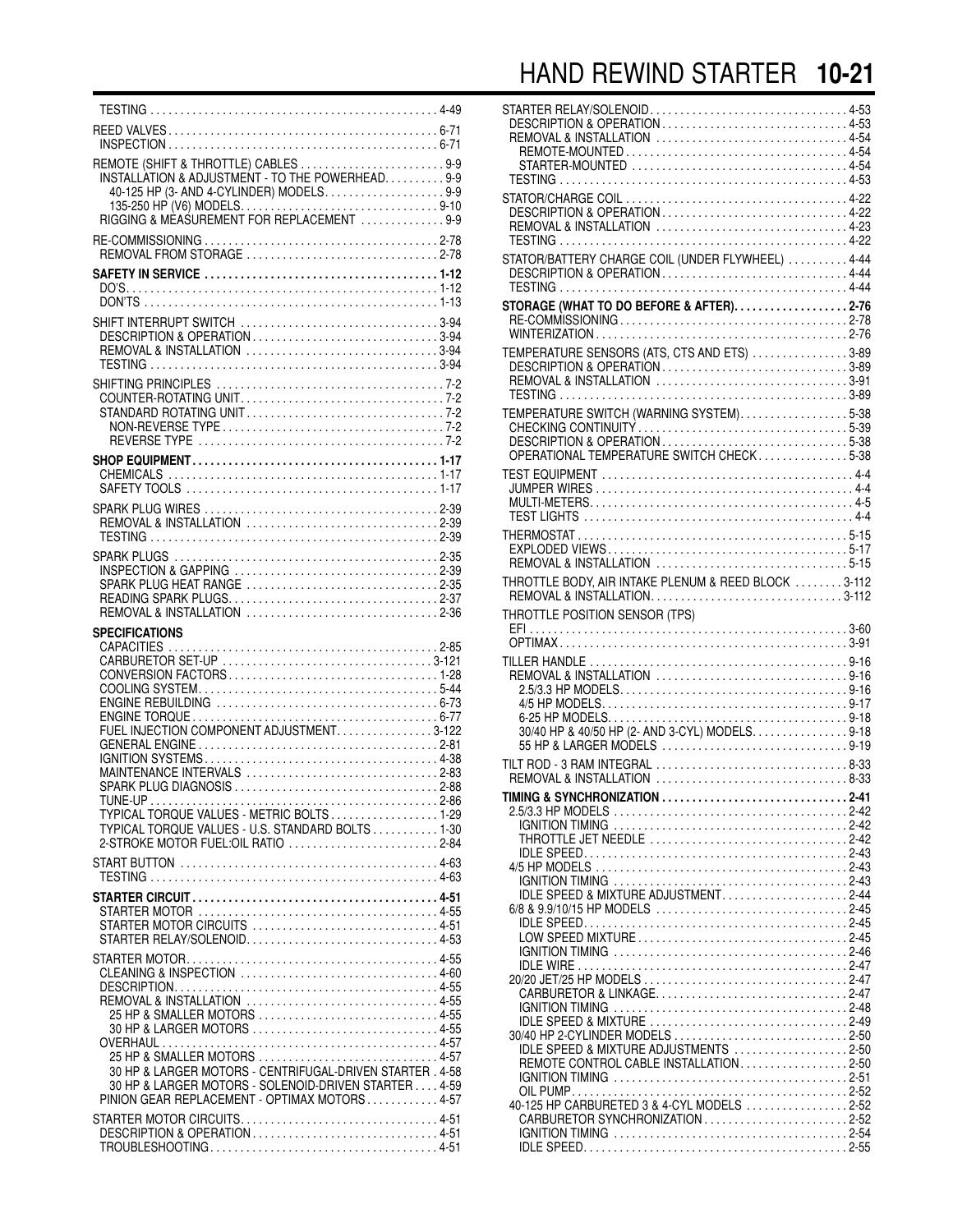### **10-22** MASTER INDEX

| 75/90/115 HP OPTIMAX MODELS 2-55                                           |  |
|----------------------------------------------------------------------------|--|
| THROTTLE LINKAGE ADJUSTMENT2-55                                            |  |
| 150-200 HP (2.5L) V6 CARBURETED MODELS 2-56                                |  |
| IGNITION TIMING POINTER ADJUSTMENT 2-56<br>CARBURETOR SYNCHRONIZATION 2-57 |  |
|                                                                            |  |
|                                                                            |  |
|                                                                            |  |
|                                                                            |  |
|                                                                            |  |
|                                                                            |  |
|                                                                            |  |
|                                                                            |  |
| THROTTLE POSITION SENSOR (TPS) 2-62                                        |  |
|                                                                            |  |
|                                                                            |  |
|                                                                            |  |
| THROTTLE CABLE PRELOAD 2-63<br>DETONATION CONTROL SYSTEM 2-63              |  |
|                                                                            |  |
|                                                                            |  |
|                                                                            |  |
|                                                                            |  |
| MAXIMUM THROTTLE ADJUSTMENT 2-64                                           |  |
| THROTTLE POSITION SENSOR2-65                                               |  |
|                                                                            |  |
|                                                                            |  |
|                                                                            |  |
|                                                                            |  |
|                                                                            |  |
| THROTTLE POSITION SENSOR2-67                                               |  |
|                                                                            |  |
| CRANKSHAFT POSITION SENSOR (CPS) 2-67                                      |  |
| 225-250 HP (3.0L) V6 EFI - 2001 MODÈLS ÓNLY2-67                            |  |
|                                                                            |  |
|                                                                            |  |
| THROTTLE CAM ADJUSTMENT2-68                                                |  |
| THROTTLE VALVE & OIL PUMP SYNCHRONIZATION 2-69                             |  |
|                                                                            |  |
| THROTTLE POSITION SENSOR (TPS) ADJUSTMENT2-69                              |  |
| 200-250 HP (3.0L) V6 EFI - 2002 & LATER MODELS 2-70                        |  |
| THROTTLE CAM ADJUSTMENT2-70                                                |  |
|                                                                            |  |
|                                                                            |  |
| THROTTLE POSITION SENSOR2-71                                               |  |
| IDI E SPEED<br>THROTTLE CABLE INSTALLATION 2-71                            |  |
| THROTTLE PLATE SCREW 2-72                                                  |  |
|                                                                            |  |
| CRANKSHAFT POSITION SENSOR ADJUSTMENT 2-72                                 |  |
| THROTTLE CAM ADJUSTMENT2-72                                                |  |
| MAXIMUM THROTTLE ADJUSTMENT 2-73                                           |  |
| THROTTLE POSITION SENSOR2-75                                               |  |
| THROTTLE PLATE SCREW 2-75                                                  |  |
|                                                                            |  |
|                                                                            |  |
|                                                                            |  |
|                                                                            |  |
|                                                                            |  |
|                                                                            |  |
|                                                                            |  |
|                                                                            |  |
|                                                                            |  |
|                                                                            |  |
|                                                                            |  |
| REMOVAL & INSTALLATION 4-26                                                |  |
|                                                                            |  |
|                                                                            |  |
|                                                                            |  |

| TRIM MOTOR & PUMP - 3 RAM INTEGRAL 8-34<br>REMOVAL & INSTALLATION 8-35<br>TESTING THE MOTOR8-34                                                                                                                                                                                                                                                                                                                       |  |
|-----------------------------------------------------------------------------------------------------------------------------------------------------------------------------------------------------------------------------------------------------------------------------------------------------------------------------------------------------------------------------------------------------------------------|--|
| TRIM ROD & CAP - 3 RAM INTEGRAL 8-30<br>REMOVAL & INSTALLATION 8-30                                                                                                                                                                                                                                                                                                                                                   |  |
| TRIM SENDER & GAUGE - 3 RAM INTEGRAL 8-35<br>ADJUSTING AN ANALOG SENDER8-36<br>TRIM SENDER & GAUGE WIRING 8-36                                                                                                                                                                                                                                                                                                        |  |
| <b>TRIM/TILT SYSTEMS</b><br>MECHANICAL TILT (UNASSISTED)  8-2<br>PTT - SMALL MOTOR, SINGLE RAM INTEGRAL 8-10<br>PTT - MID-RANGE MOTOR, SINGLE RAM INTEGRAL8-14                                                                                                                                                                                                                                                        |  |
| BASIC OPERATING PRINCIPLES  1-13<br>COMMANDER SIDE MOUNT REMOTE CONTROL BOX  9-2<br>ELECTRONIC FUEL INJECTION (EFI)3-45<br>OPTIMAX DIRECT FUEL INJECTION (DFI) 3-75<br>PTT - SMALL MOTOR, SINGLE RAM INTEGRAL 8-10<br>PTT - MID-RANGE MOTOR, SINGLE RAM INTEGRAL8-15<br>PTT - 3 RAM INTEGRAL8-25<br>STARTER MOTOR CIRCUITS 4-51                                                                                       |  |
| COMPRESSION TESTING 2-33<br>ELECTRICAL SYSTEM CHECKS2-40<br>FUEL SYSTEM CHECKS 2-41<br>INTRODUCTION TO TUNE-UPS 2-32                                                                                                                                                                                                                                                                                                  |  |
| TIMING & SYNCHRONIZATION 2-41<br>30/40 HP 2-CYLINDER MODELS 2-50<br>40-125 HP CARBURETED 3 & 4-CYL MODELS 2-52<br>75/90/115 HP OPTIMAX MODELS 2-55<br>150-200 HP (2.5L) V6 CARBURETED MODELS 2-56<br>150-200 HP (2.5L) V6 EFI - 2001 MODELS ONLY2-59<br>150-200 HP (2.5L) V6 EFI - 2002 & LATER MODELS 2-64<br>225-250 HP (3.0L) V6 EFI - 2001 MODELS ONLY2-67<br>200-250 HP (3.0L) V6 EFI - 2002 & LATER MODELS 2-70 |  |
|                                                                                                                                                                                                                                                                                                                                                                                                                       |  |
| UNDERSTANDING & TROUBLESHOOTING ELECTRICAL SYSTEMS. 4-2<br>BASIC ELECTRICAL THEORY  4-2<br>ELECTRICAL SYSTEM PRECAUTIONS 4-7<br>TROUBLESHOOTING ELECTRICAL SYSTEMS  4-6<br>VAPOR SEPARATOR TANK (VST) ASSEMBLY                                                                                                                                                                                                        |  |